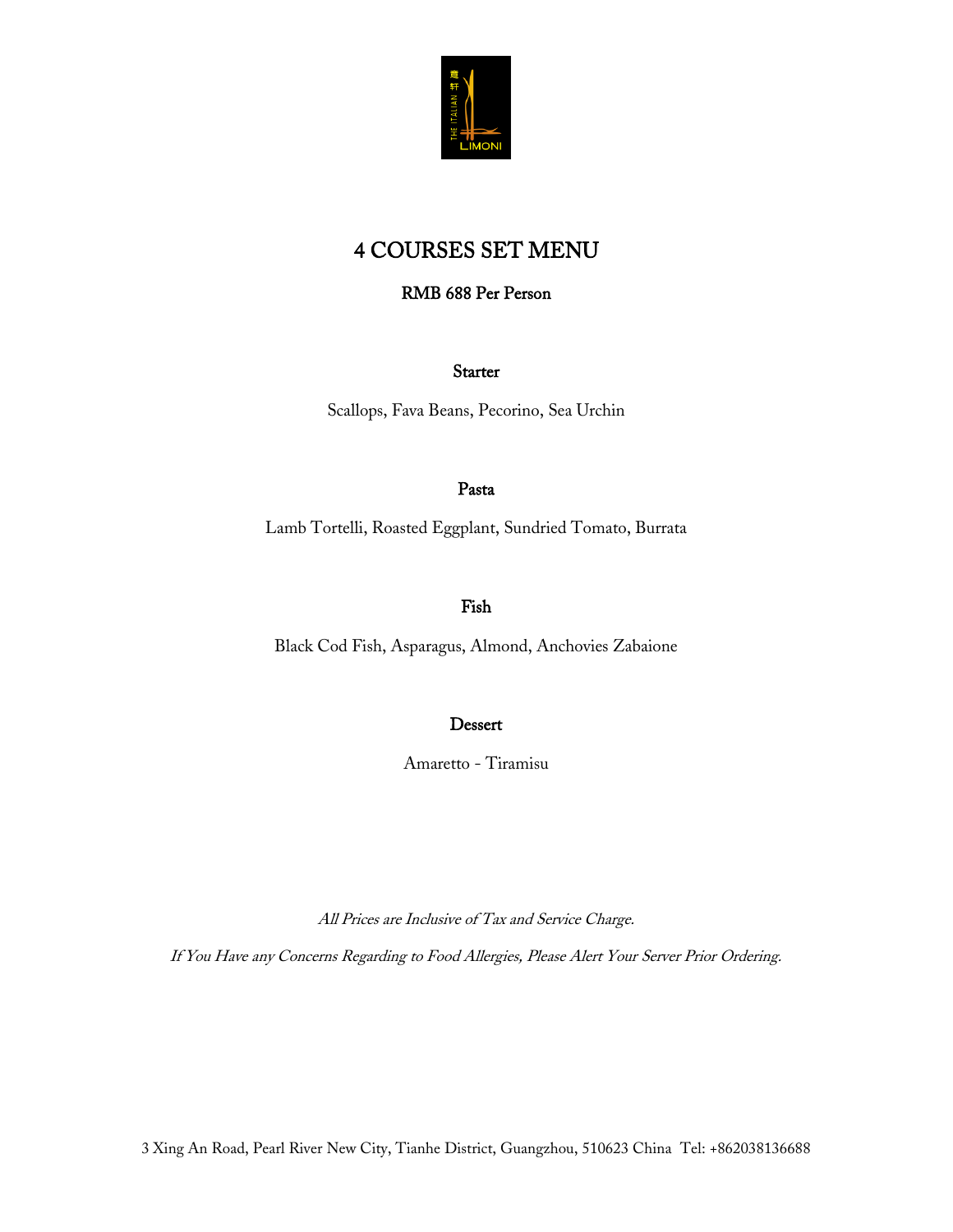

Sous-Vide Egg, Salad, Sheep Cheese, Rocket Pesto

RMB 168

Scallops, Fava Beans, Pecorino, Sea Urchin

RMB 228

Lobster, Lardo Di Colonnata, Bell Peppers, Finger Lemons

RMB 238

M9 Wagyu Tartare, Smoked Scallion, Caper, Crispy Potato, Caviar

RMB 368

All Prices are Inclusive of Tax and Service Charge.

If You Have any Concerns Regarding to Food Allergies, Please Alert Your Server Prior Ordering.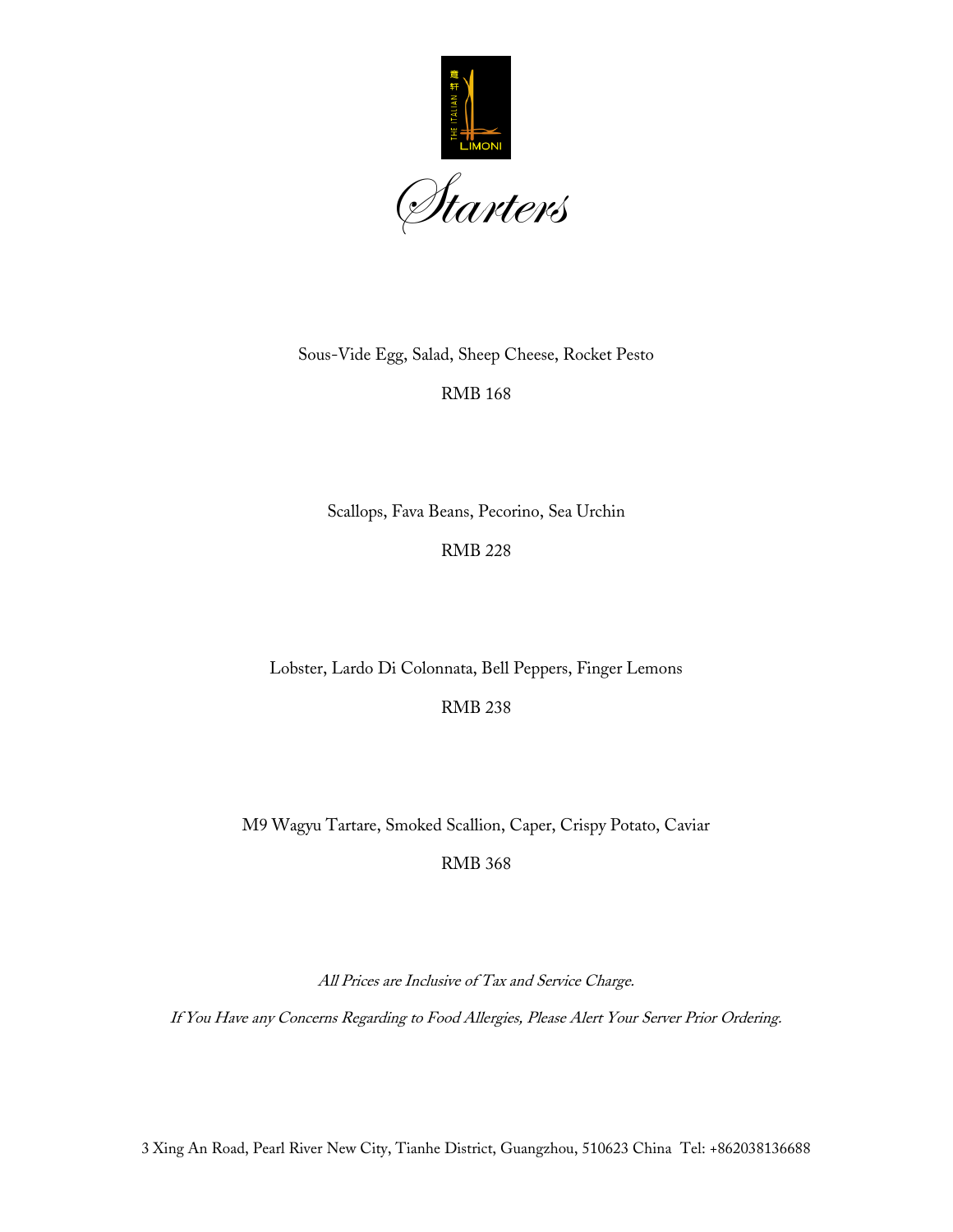

Pappardelle, Asparagus, Black Truffle, Fontina

RMB 198

Spaghetti,Sea Urchin Sauce, Zucchini, Lemon, Mint

RMB 208

Lamb Tortelli, Roasted Eggplant, Sundried Tomato, Burrata

RMB 198

Mafaldine, Octopus Ragu, Guanciale, Red Onion

RMB 198

Risotto, Cuttlefish, Peas, Oregano

RMB 218

All Prices are Inclusive of Tax and Service Charge.

If You Have any Concerns Regarding to Food Allergies, Please Alert Your Server Prior Ordering.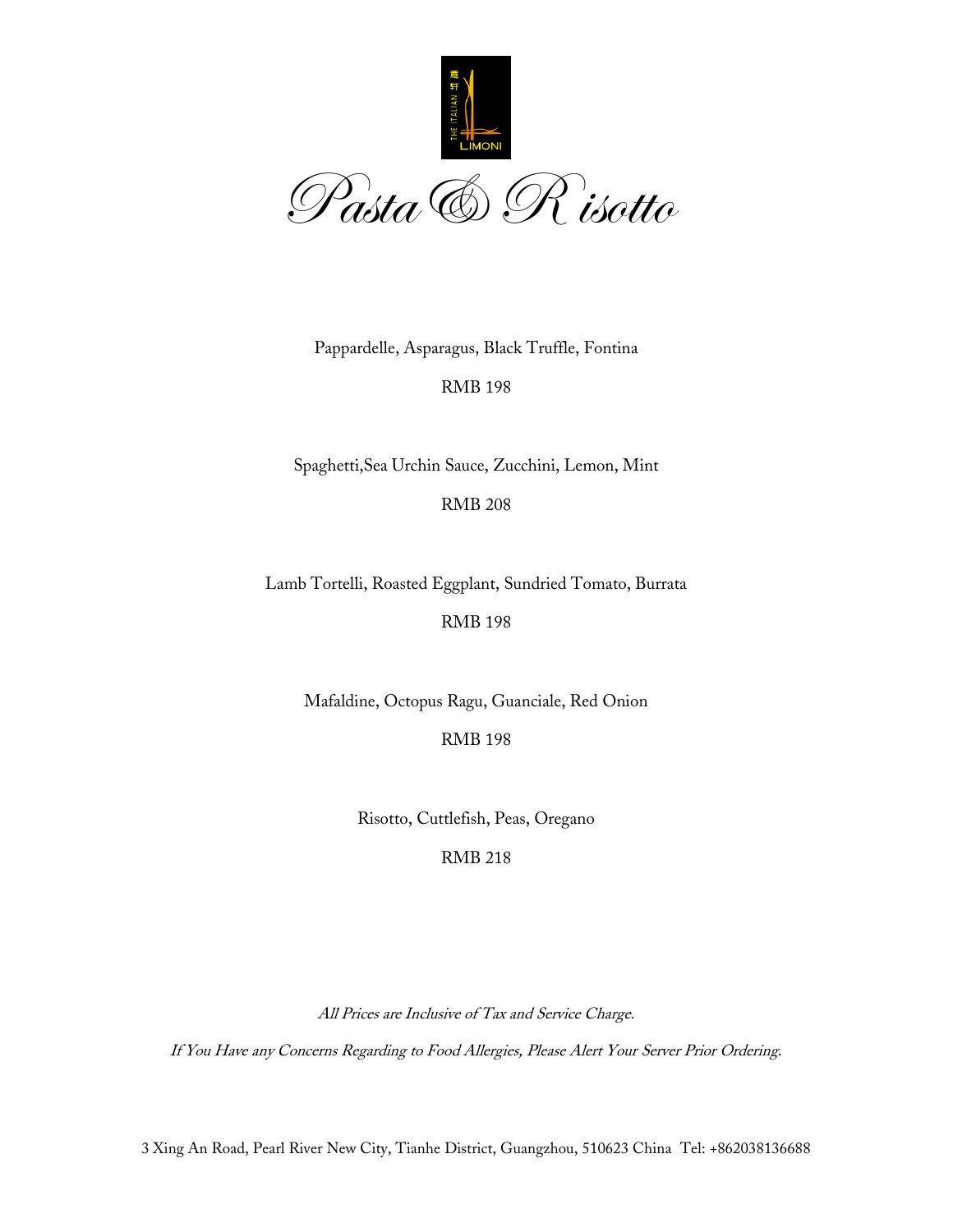

Atlantic Threadfin, Seagrape, Mustard Vinaigrette Salad

RMB 288

Black Cod Fish, Asparagus, Almond, Anchovies Zabaione

RMB 308

Grilled Rock Lobster

Market Price

Iberico, Broccolini, Black Garlic, Nduja Sauce

RMB 308

Veal Sirloin, Bella di Cerignola, Cannellini, Razor Clams

RMB 308

Robbins Island M9 Wagyu Sirloin (200g)

RMB 428 / 100g

All Prices are Inclusive of Tax and Service Charge.

If You Have any Concerns Regarding to Food Allergies, Please Alert Your Server Prior Ordering.